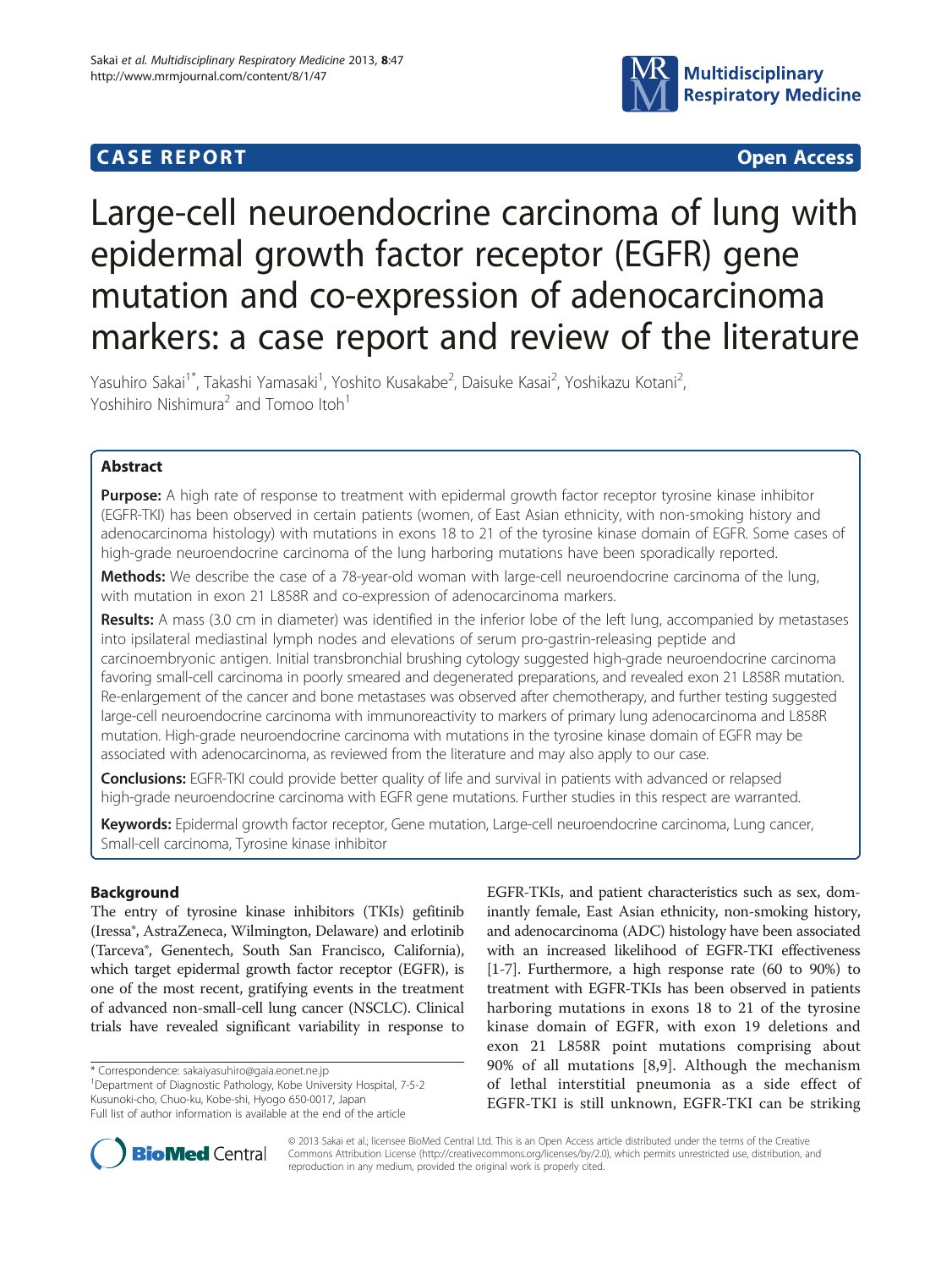in cancer reduction and quality of life improvement in patients with advanced NSCLC harboring EGFR gene mutations. Currently, EGFR-TKI is considered third-line chemotherapy for patients with inoperable and recurrent NSCLC after first-line platinum-based combination chemotherapy and second-line chemotherapy with docetaxel; however, in future the combination of cytotoxic agents and EGFR-TKI may become first- or second-line standard chemotherapy. According to the statement of the International Association for the Study of Lung Cancer/American Thoracic Society/European Respiratory Society about lung ADC [[10\]](#page-4-0), EGFR gene mutation should be routinely examined in all patients with NSCLC before nonsurgical treatment and after the initiation of EGFR-TKI therapy, with a view of predicting reactivity and resistance to EGFR-TKI, if possible, with the use of Kirsten rat sarcoma virus oncogene homolog (KRAS) mutation and anaplastic lymphoma kinase (ALK) rearrangement [[11-16](#page-5-0)].

Interestingly, case reports of small-cell lung carcinoma (SCLC) harboring EGFR gene mutation and apparently responding to EGFR-TKI have sporadically appeared since 2005 [[17-27](#page-5-0)]. The mechanism by which SCLC acquires EGFR gene mutation is still unknown, but such cases may occur in association with ADC. Moreover, a few cases of large-cell neuroendocrine carcinoma (LCNEC) with EGFR gene mutations have recently been identified [\[28](#page-5-0)-[30](#page-5-0)], an additional case of which is described here.

## Case presentation

A 78-year-old Japanese woman ex-smoker (half a pack per day) with past histories of pulmonary tuberculosis and uterine leiomyoma had been under medical treatment for chronic heart failure with atrial fibrillation, unstable angina, eosinophilic myocarditis, bronchial asthma, hyperuricemia, hyperlipidemia, and hypothyroidism. At a follow-up examination one and half year earlier, chest computed tomography showed a mass (1.5 cm in diameter) in the inferior lobe of the left lung. It had doubled in size within the following four months, and positron emission tomography (PET) and magnetic resonance imaging (MRI) revealed metastases to ipsilateral mediastinal lymph nodes. Serum tumor markers were as follows: pro-gastrin-releasing peptide 105 pg/ml (standard range 0 – 80), carcinoembryonic antigen (CEA) 21.8 ng/ml  $(0 - 5.2)$ , and cytokeratin 19 fragment 3.0 ng/ml  $(0 - 2)$ . Transbronchial brushing and needle aspiration against the tumor demonstrated small cells with a high nuclear/ cytoplasm ratio and fine granular nuclear chromatin scattered around a large cell cluster in poorly smeared Papanicolaou stains, suggesting high-grade neuroendocrine carcinoma favoring small-cell carcinoma (Figure [1](#page-2-0), upper panels). EGFR L858R mutation was detected in

exon 21 (PNA LNA PCR-Clamp method) of another brushing and aspiration specimen. The patient received four cycles of systemic chemotherapy with carboplatin (area under curve 5) and etoposide  $(80 \text{ mg/m}^2)$  for three months, at the end of which the size of the tumor decreased by one half. Lumbago developed after six months, and metastases to the left iliac bone and the femur were detected by MRI. Focal radiotherapy (39Gy/13Fr) was carried out. The primary lesion had doubled again during the following four months with enlargement of mediastinal lymph nodes. Histopathologic and cytologic follow up examinations were carried out: Papanicolaou smears revealed cells larger than those at previous examinations, and numerous scattered sheet-like arrangements. The cells had fine granular nuclear chromatin and prominent large nucleoli of a high nuclear/cytoplasm ratio and relatively rich cytoplasm (Figure [1,](#page-2-0) lower panels). Transbronchial lung biopsy failed to provide detailed histology of the tumor cells because of insufficient sampling volume, and proliferative patterns such as organoid structures and nuclear molding could not be identified. Immunohistochemical analysis showed tumor cell immunoreactivity to three neuroendocrine markers: chromogranin A, synaptophysin, and CD56 (Figure [2\)](#page-2-0). Retrospectively, the cells subject of the second examination showed almost the same morphology as that of cells of the first test regardless of artifactual degeneration. Consequently, the tumor was diagnosed as large-cell neuroendocrine carcinoma. Thyroid transcription factor-1 was diffusely and strongly positive in the cells. Interestingly, CEA and Napsin A were also focally positive. It is noteworthy that the mutationspecific immunostaining for the detection of EGFR exon 21 L858R mutation (rabbit monoclonal antibody, 1:100, clone 43B2, Cell Signaling Technology<sup>®</sup>, Danvers, MA) was positive (Figure [2](#page-2-0)). Second-line chemotherapy is under consideration at present.

## **Discussion**

With the present case we aim to demonstrate a possible additional case of LCNEC with EGFR gene mutation. Three other cases have been reported retrospectively (Table [1\)](#page-3-0), and although no clinicopathologic feature has been identified in them, two have occurred in nonsmokers, two show EGFR gene exon 19 deletion mutation, and one demonstrates exon 18 point mutation [[28-30](#page-5-0)]. Ours may be the first in an ex-smoker with LCNEC harboring exon 21 L858R point mutation. The mechanism and significance of EGFR gene mutation in LCNEC is still unknown. Nonetheless, twenty cases of SCLC with EGFR gene mutation have been reported and are used in this discussion (Table [1\)](#page-3-0) [\[18](#page-5-0)-[27\]](#page-5-0). Among these SCLC cases, the ratio of male: female is 1:3 (age 60.9  $\pm$  26.1 years; range, 36 – 89), and of smoker: non-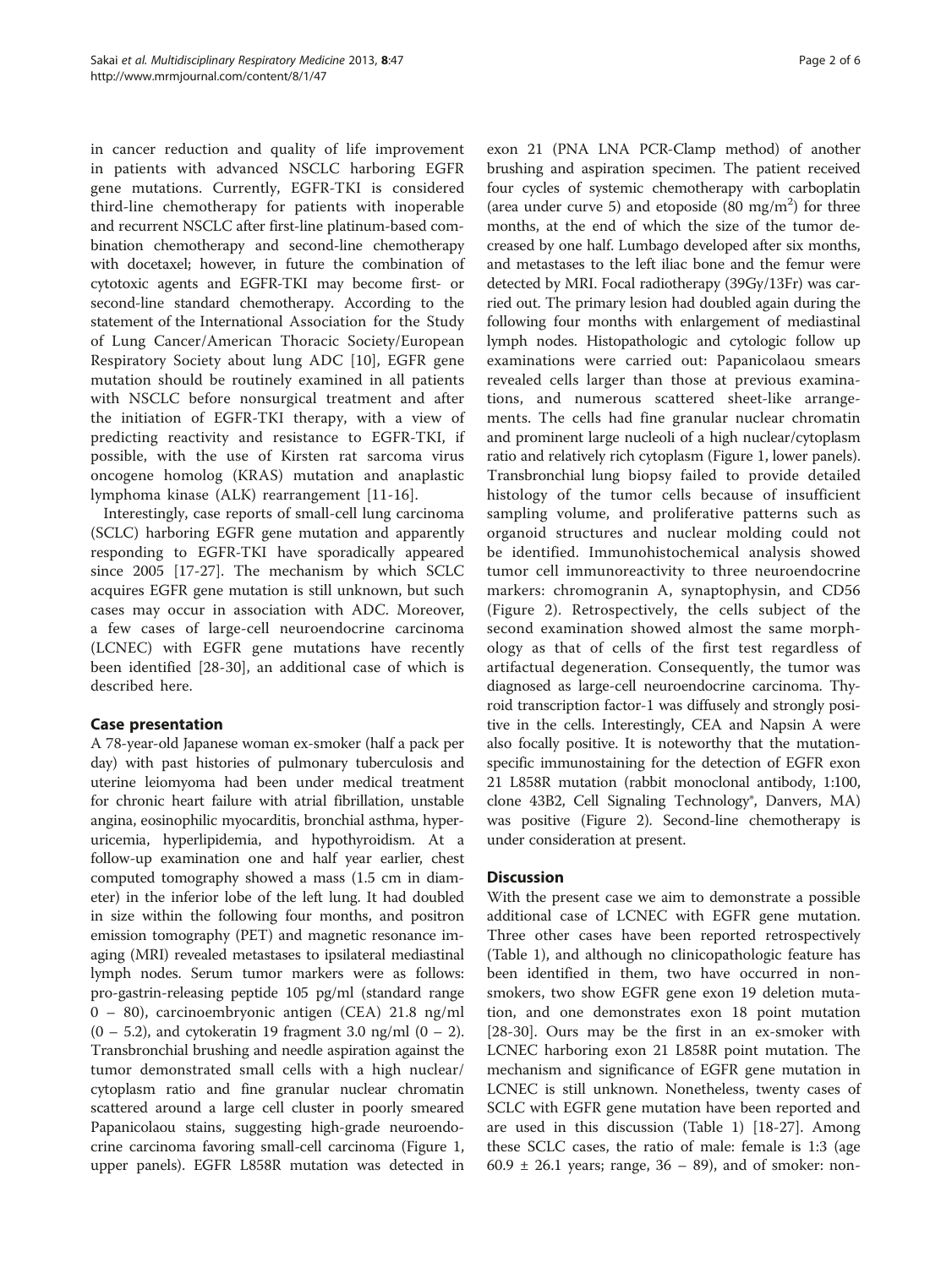<span id="page-2-0"></span>

smoker 2:3. Strikingly, fourteen (70%) show combined SCLC and adenocarcinoma, or suggest a transformation from adenocarcinoma to SCLC; eleven display EGFR gene exon 19 deletion mutation, and eight exon 21 L858R point mutation proportionally similar to mutations in

adenocarcinoma. Whether LCNEC with EGFR gene mutation is related to adenocarcinoma is still unknown, although only one case has suggested transformation from adenocarcinoma to LCNEC [[30](#page-5-0)]. The present case was, however, immunoreactive to adenocarcinoma markers

![](_page_2_Figure_4.jpeg)

synaptophysin, CD56; lower panels: carcinoembryonic antigen, thyroid transcription factor-1, Napsin A, epidermal growth factor receptor L858R mutation (x400).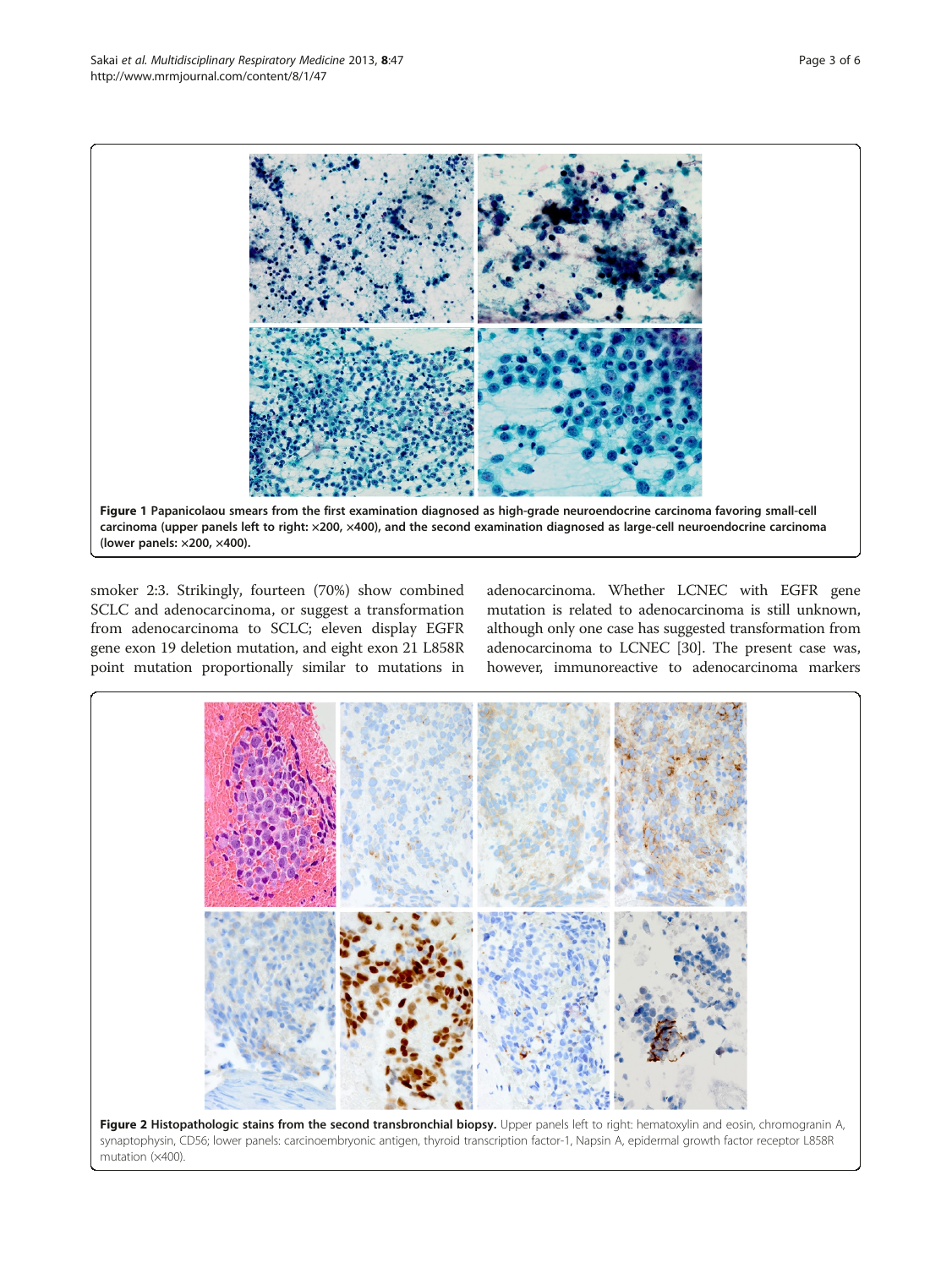| <b>Authors</b>           |           |     | Age Gender Smoking Stage Cell type |                        |                          | Specimen                       | <b>Activating EGFR mutation</b>       |
|--------------------------|-----------|-----|------------------------------------|------------------------|--------------------------|--------------------------------|---------------------------------------|
| Okamoto et al. (2006)    | 72        | F   | No                                 | ${\sf IV}$             | SCLC                     | biopsy                         | exon 19, del E746-A750                |
| Zakowski et al. (2006)   | 45        | F   | No                                 | $\mathsf{I}\mathsf{V}$ | $ADC \rightarrow SCLC$   | biopsy                         | exon 19, del L747-P753insQ            |
| Morinaga et al. (2007)   | 46        | F   | No                                 | IIIB                   | $ADC \rightarrow SCLC$   | biopsy                         | exon 19, del E746-A750                |
| Fukui et al. (2007)      | 62        | F   | No                                 | IIIB                   | combined SCLC and ADC    | resection                      | exon 21, L858R mutaion                |
| Tatematsu et al. (2008)  | 36        | F   | No                                 | $\mathsf{I}\mathsf{V}$ | combined SCLC and ADC    | resection                      | exon 21, L858R mutaion                |
|                          | 81        | M   | Yes                                | $\mathsf{I}\mathsf{V}$ | <b>SCLC</b>              | biopsy                         | exon 18, G719A point mutation         |
|                          | 69        | M   | Yes                                | IA                     | combined SCLC and ADC    | biopsy                         | exon 21, L858R mutaion                |
|                          | 89        | F   | Yes                                | B                      | SCLC                     | biopsy                         | exon 21, L858R mutaion                |
|                          | 65        | M   | Yes                                | <b>IIA</b>             | combined SCLC and ADC    | resection                      | exon 19, 15-bp deletion               |
| Alam et al. (2010)       | 73        | F   | No                                 | IV                     | ADC (lung), SCLC (liver) | biopsy                         | exon 21, L858R mutaion                |
| Shiao et al. (2011)      | 63        | M   | Yes                                | Ш                      | <b>SCLC</b>              | biopsy                         | exon 19 deletion (del E746-S752 insV) |
|                          | 54        | F   | No                                 | $   -    $             | SCLC                     | biopsy                         | exon 19 deletion (del E746-A750)      |
| Sequist et al. (2011)    | 67        | F   | <b>NA</b>                          | <b>NA</b>              | $ADC \rightarrow SCLC$   | biopsy                         | exon 21, L858R mutaion                |
|                          | 54        | F   | <b>NA</b>                          | <b>NA</b>              | $ADC \rightarrow SCLC$   | biopsy                         | exon 19 deletion                      |
|                          | 56        | F   | <b>NA</b>                          | $\mathsf{I}\mathsf{V}$ | $ADC \rightarrow SCLC$   | biopsy                         | exon 21, L858R mutaion                |
|                          | 40        | F   | <b>NA</b>                          | <b>NA</b>              | $ADC \rightarrow SCLC$   | biopsy                         | exon 19 deletion                      |
|                          | 61        | F   | <b>NA</b>                          | <b>NA</b>              | $ADC \rightarrow SCLC$   | biopsy                         | exon 21, L858R mutaion                |
| lyoda et al. (2011)      | <b>NA</b> | NA. | <b>NA</b>                          | <b>NA</b>              | <b>LCNEC</b>             | resection                      | exon 18, codon 725 (ACG to ACA)       |
| De Pas et al. (2011)     | 66        | M   | No                                 | $\mathsf{I}\mathsf{V}$ | <b>LCNEC</b>             | biopsy                         | exon 19 deletion (p.L747_A755>AT)     |
| Yanagisawa et al. (2012) | 46        | M   | No                                 | <b>IIIA</b>            | $ADC \rightarrow LCNEC$  | resection $\rightarrow$ biopsy | exon 19 micro-deletion                |
| Lu et al. (2012)         | 61        | M   | Yes                                | <b>IIA</b>             | combined SCLC and SQCC   | resection                      | exon 19, del E746-A750 (K745 AAA)     |
|                          | 62        | F   | No                                 | <b>IIIA</b>            | combined SCLC and ADC    | resection                      | exon 19, del E746-A750 (K745 AAA)     |
| Lu et al. (2012)         | 62        | F   | No                                 | <b>IIIA</b>            | combined SCLC and ADC    | resection                      | exon 19 mutation, codon 746-754       |
| Our case (2012)          | 78        | F   | Yes (Ex)                           | $\mathsf{I}\mathsf{V}$ | <b>LCNEC</b>             | brushing                       | exon 21, L858R mutaion                |

<span id="page-3-0"></span>Table 1 Review of epidermal growth factor receptor gene mutation in patients with high-grade neuroendocrine carcinoma and its combination with other types

ADC, adenocarcinoma; EGFR, epidermal growth factor receptor, F, female; LCNEC, large-cell neuroendocrine carcinoma; M, male; NA, not available; SCLC, small-cell lung cancer; SQCC, squamous cell carcinoma.

TTF-1, Napsin A, and CEA, not to entrapped non-tumor alveolar cells, which was a conspicuous finding when considering the occurrence of LCNEC with EGFR gene mutation.

Distinctly, the detection of EGFR exon 21 L858R mutation by PCR on the first specimen might have been due to the very few adenocarcinoma cells, combined type with adenocarcinoma. Adenocarcinoma might have been present before the development of LCNEC and before the first biopsy. It can be assumed that the present case was consistently adenocarcinoma with neuroendocrine differentiation harboring EGFR exon 21 L858R mutation. Neuroendocrine proliferative patterns, such as organoid ones and nuclear molding, were not identified in the whole section of the surgical specimen. Also, the clonal relation between the first and second tests was not clear because the mutational status of the EGFR gene in the second biopsy was not addressed by PCR. Nonetheless, this case might be consistently LCNEC harboring EGFR exon 21 L858R mutation, especially

that the cytologic features displayed by both tests were almost the same, noting specially the PCR conducted on the same tumor cells as those of the Papanicolaou preparations, and the positivity of EGFR exon 21 L858R mutation-specific immunostaining in the second biopsy. Indeed, high-grade neuroendocrine carcinoma harboring EGFR gene mutation may have molecular adenocarcinomatous characteristics, at least by derivation from the literature about cases like the present one. Further studies are needed on the occurrence of high-grade neuroendocrine carcinoma harboring EGFR gene mutation.

An additional therapeutic choice for high-grade neuroendocrine carcinoma showing poor prognosis is expected, and EGFR-TKI that is now available commercially should naturally be considered even for this carcinoma, much more than for one with adenocarcinomatous characteristics. Presently there is no regimen of chemotherapy for high-grade neuroendocrine carcinoma harboring EGFR gene mutation. Nonetheless, the detection of this disease needs to be attempted through further study. The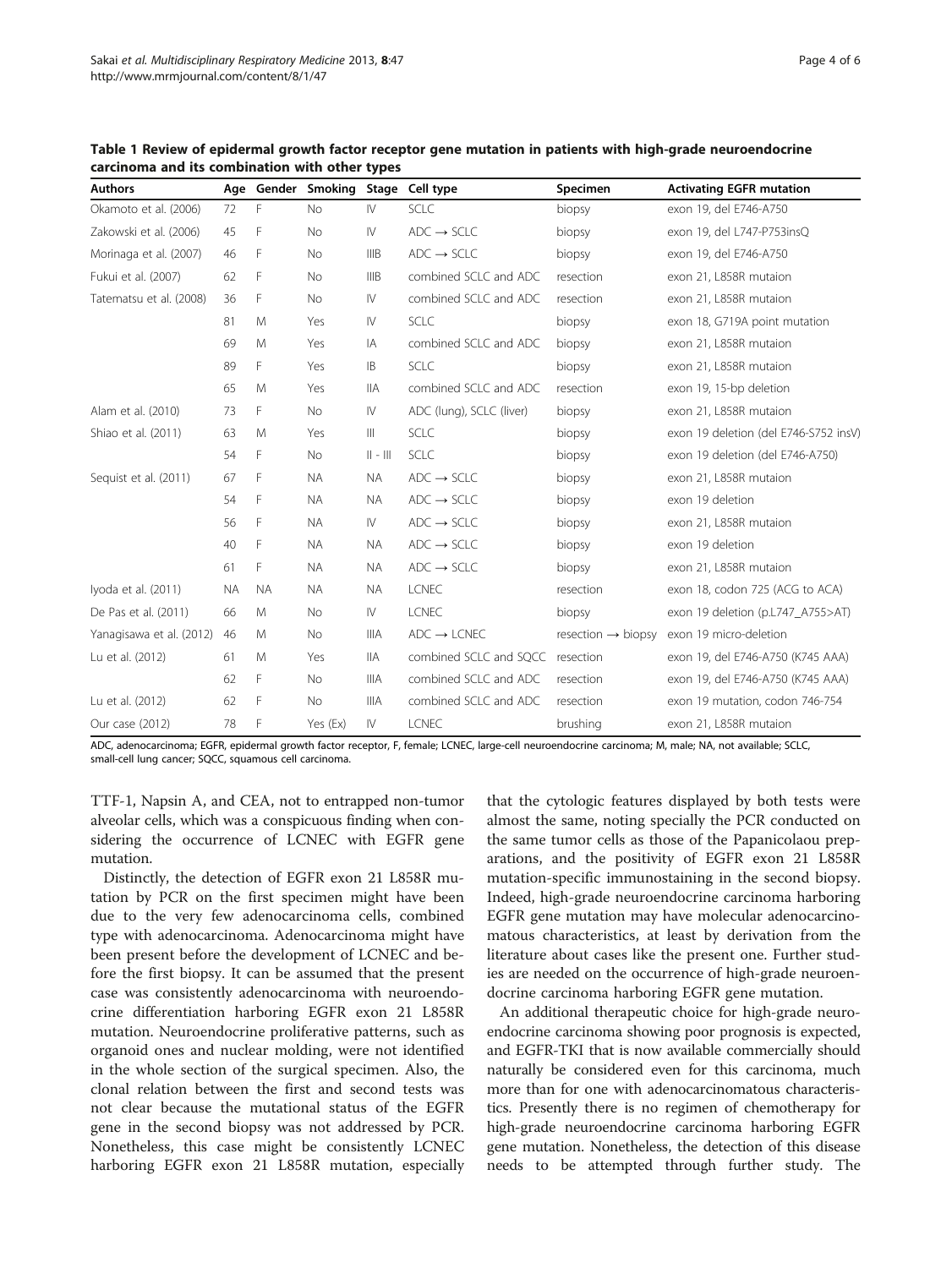<span id="page-4-0"></span>prerequisite to administering EGFR-TKI for NSCLC is the presence of EGFR gene mutation, as opposed to resistance mutation such as that of exon 20 T790M, exon 19 D761Y, and exon 21T854A [\[11,31,32](#page-5-0)]. Testing for the presence of EGFR gene mutation by PCR in SCLC and LCNEC may, however, be practically difficult from the aspect of cost and rarity. Immunohistochemistry may be one of the strategies for easy detection of EGFR gene mutation. Available and noteworthy are two mutation-specific antibodies for the detection of EGFR gene mutations: anti-EGFR exon 19 E746-750 deletion antibody (rabbit monoclonal, clone 6B6, Cell Signaling Technology<sup>®</sup>, Danvers, MA) along with anti-EGFR exon 21 L858R mutation antibody [[33,34\]](#page-5-0). Anti-EGFR exon 21 L858R mutation-specific immunostaining of lung adenocarcinoma demonstrates excellent sensitivity (95.2%) and specificity (98.8%), although the former may react to exon 19 deletion overlapping E746-A750. Immunostaining with these antibodies is less costly and easier to conduct than by molecular detection of EGFR gene mutation, covers the two major patterns of EGFR gene mutation, and can be used for SCLC and LCNEC in which EGFR gene mutation is less frequent than in ADC.

## Conclusions

The fact that patients with lung cancer have as many therapeutic choices as possible is gratifying. High-grade neuroendocrine carcinoma generally shows more aggressiveness and rapid relapse than NSCLC. Interestingly, our case suggests the presence of high-grade neuroendocrine carcinoma harboring EGFR gene mutation: EGFR-TKI may provide better quality of life and survival in patients with advanced or relapsed high-grade neuroendocrine carcinoma, particularly that with EGFR gene mutation. EGFR gene mutation-specific immunostaining is potentially effective and should be utilized for easy detection and further study of this rare disease.

## Consent

Written informed consent was obtained from the patient for publication of this case report and any accompanying images. A copy of the written consent is available for review by the Editor-in-Chief of this journal.

#### Competing interests

The authors have no grant for this research and no competing interest to declare.

#### Authors' contributions

All authors read and approved the final manuscript.

#### Acknowledgements

This case has been reported in cooperation with Dr. Shuntaro Tokunaga, Dr. Yukihisa Hatakeyama, Dr. Yoshitaka Kawa, Dr. Daisuke Tamura, Dr. Suya Hori, Dr. Haruko Shinke, Dr. Tomomi Kawaguchi, Dr. Yumiko Ishikawa, Dr. Nobuko Hazeki, Dr. Tatsuya Nagano, Dr. MotokoTachihara, Dr. Akihiro Sakashita, Dr. Kazuyuki Kobayashi, Dr. Yasuhiro Funada (Department of Respiratory

Medicine, Kobe University Hospital); Dr. Daisuke Hokka, Dr. Shinya Tane, Dr. Shunsuke Tauchi, Dr. Yoshimasa Maniwa (Department of Thoracic Surgery, Kobe University Hospital); Dr. Mizuho Nishio, Dr. Hisanobu Koyama, Dr. Hideki Nishimura, Dr. Ryoji Ohno (Department of Radiology, Kobe University Hospital).

#### Author details

<sup>1</sup>Department of Diagnostic Pathology, Kobe University Hospital, 7-5-2 Kusunoki-cho, Chuo-ku, Kobe-shi, Hyogo 650-0017, Japan. <sup>2</sup>Department of Respiratory Medicine, Kobe University Hospital, 7-5-2 Kusunoki-cho, Chuo-ku, Kobe-shi, Hyogo 650-0017, Japan.

#### Received: 5 February 2013 Accepted: 31 May 2013 Published: 18 July 2013

#### References

- 1. Bell DW, Lynch TJ, Haserlat SM, Harris PL, Okimoto RA, Brannigan BW, Sgroi DC, Muir B, Riemenschneider MJ, Iacona RB, Krebs AD, Johnson DH, Giaccone G, Herbst RS, Manegold C, Fukuoka M, Kris MG, Baselga J, Ochs JS, Haber DA: Epidermal growth factor receptor mutations and gene amplification in non-small-cell lung cancer: molecular analysis of the IDEAL/INTACT gefitinib trials. J Clin Oncol 2005, 23:8081–8092.
- 2. Douillard JY, Shepherd FA, Hirsh V, Mok T, Socinski MA, Gervais R, Liao ML, Bischoff H, Reck M, Sellers MV, Watkins CL, Speake G, Armour AA, Kim ES: Molecular predictors of outcome with gefitinib and docetaxel in previously treated non-small-cell lung cancer: data from the randomized phase III INTEREST trial. J Clin Oncol 2010, 28:744–752.
- 3. Eberhard DA, Johnson BE, Amler LC, Goddard AD, Heldens SL, Herbst RS, Ince WL, Jänne PA, Januario T, Johnson DH, Klein P, Miller VA, Ostland MA, Ramies DA, Sebisanovic D, Stinson JA, Zhang YR, Seshagiri S, Hillan KJ: Mutations in the epidermal growth factor receptor and in KRAS are predictive and prognostic indicators in patients with non-small-cell lung cancer treated with chemotherapy alone and in combination with erlotinib. J Clin Oncol 2005, 23:5900–5909.
- 4. Hirsch FR, Varella-Garcia M, Bunn PA Jr, Franklin WA, Dziadziuszko R, Thatcher N, Chang A, Parikh P, Pereira JR, Ciuleanu T, Von Pawel J, Watkins C, Flannery A, Ellison G, Donald E, Knight L, Parums D, Botwood N, Holloway B: Molecular predictors of outcome with gefitinib in a phase III placebocontrolled study in advanced non-small-cell lung cancer. J Clin Oncol 2006, 24:5034–5042.
- Wheatley-Price P, Ding K, Seymour L, Clark GM, Shepherd FA: Erlotinib for advanced non-small-cell lung cancer in the elderly: an analysis of the National Cancer Institute of Canada Clinical Trials Group Study BR.21. J Clin Oncol 2008, 26:2350–2357.
- 6. Pao W, Miller V, Zakowski M, Doherty J, Politi K, Sarkaria I, Singh B, Heelan R, Rusch V, Fulton L, Mardis E, Kupfer D, Wilson R, Kris M, Varmus H: EGF receptor gene mutations are common in lung cancers from "never smokers" and are associated with sensitivity of tumors to gefitinib and erlotinib. Proc Natl Acad Sci USA 2004, 101:13306–13311.
- 7. Mitsudomi T, Kosaka T, Endoh H, Horio Y, Hida T, Mori S, Hatooka S, Shinoda M, Takahashi T, Yatabe Y: Mutations of the epidermal growth factor receptor gene predict prolonged survival after gefitinib treatment in patients with non-small-cell lung cancer with postoperative recurrence. J Clin Oncol 2005, 23:2513–2520.
- 8. Lynch TJ, Bell DW, Sordella R, Gurubhagavatula S, Okimoto RA, Brannigan BW, Harris PL, Haserlat SM, Supko JG, Haluska FG, Louis DN, Christiani DC, Settleman J, Haber DA: Activating mutations in the epidermal growth factor receptor underlying responsiveness of non-small-cell lung cancer to gefitinib. N Engl J Med 2004, 350:2129–2139.
- 9. Paez JG, Jänne PA, Lee JC, Tracy S, Greulich H, Gabriel S, Herman P, Kaye FJ, Lindeman N, Boggon TJ, Naoki K, Sasaki H, Fujii Y, Eck MJ, Sellers WR, Johnson BE, Meyerson M: EGFR mutations in lung cancer: correlation with clinical response to gefitinib therapy. Science 2004, 304:1497–1500.
- 10. Travis WD, Brambilla E, Noguchi M, Nicholson AG, Geisinger KR, Yatabe Y, Beer DG, Powell CA, Riely GJ, Van Schil PE, Garg K, Austin JH, Asamura H, Rusch VW, Hirsch FR, Scagliotti G, Mitsudomi T, Huber RM, Ishikawa Y, Jett J, Sanchez-Cespedes M, Sculier JP, Takahashi T, Tsuboi M, Vansteenkiste J, Wistuba I, Yang PC, Aberle D, Brambilla C, Flieder D, Franklin W, Gazdar A, Gould M, Hasleton P, Henderson D, Johnson B, Johnson D, Kerr K, Kuriyama K, Lee JS, Miller VA, Petersen I, Roggli V, Rosell R, Saijo N, Thunnissen E, Tsao M, Yankelewitz D: International association for the study of lung cancer/